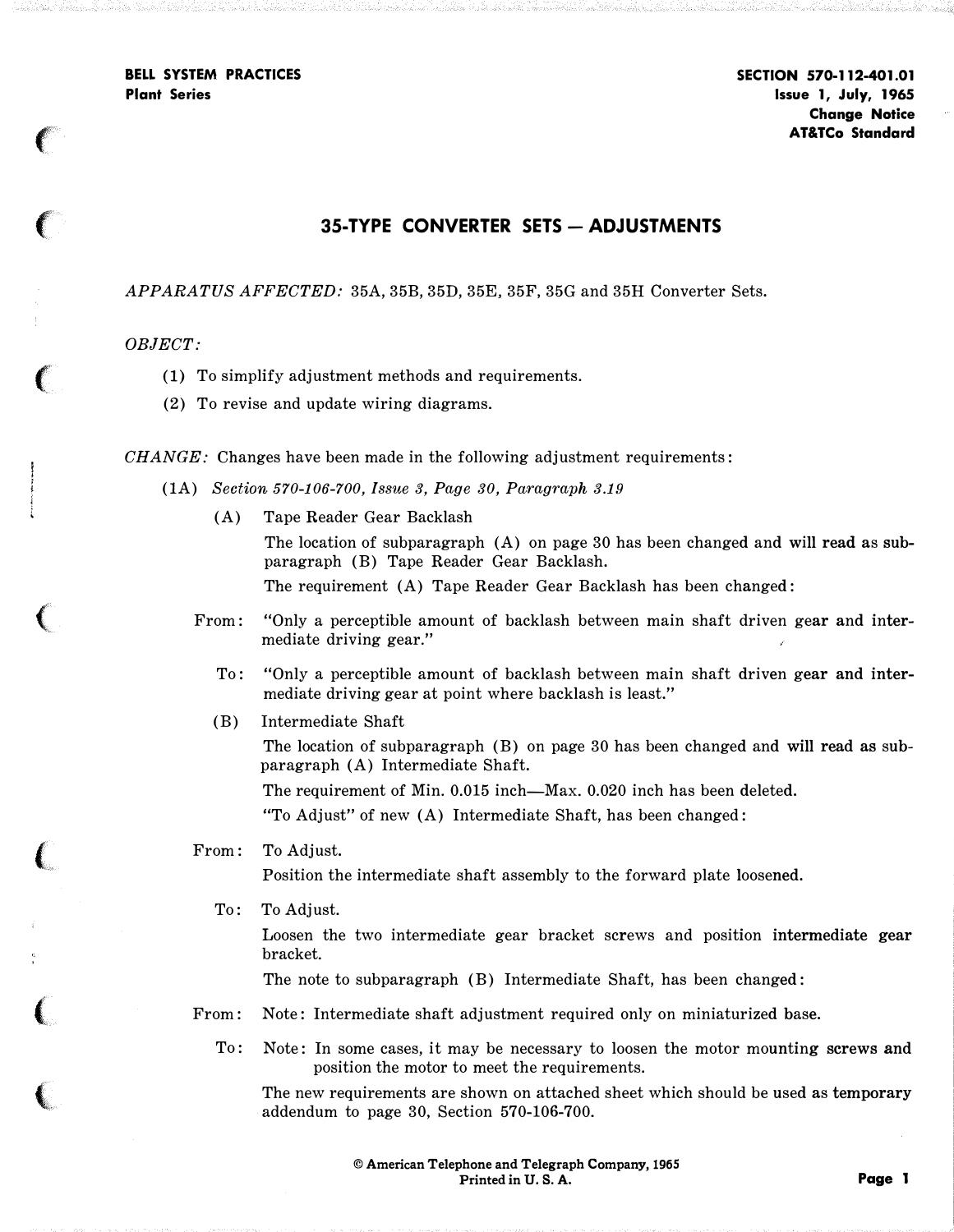(2A) Section 570-106-400, Issue 2, Page 1, 2. Index

New issues of the following wiring diagrams have been released and the drawing issue numbers have been changed as follows:

'')

'"')

)

)

 $\blacksquare$ **" John Barnes** 

.)

| <b>Subject</b>                     | <b>Drawina</b><br>No. | <b>Section</b><br><b>Issue 2</b> |
|------------------------------------|-----------------------|----------------------------------|
| Five-Level Tape Reader, Schematic. | 5879                  |                                  |
| Five-Level Tape Reader, Schematic  | 5954                  |                                  |

## Wiring Diagram 5879WD, Issue 3

The male connector symbols under the heading "LX4 Transmitter" A, B, C and D have been changed from solid triangles to open arrows.

The connecting cable wiring and symbols of the female connector shown as connecting to the "LX4 Transmitter" A, B, C and D have been deleted from the wiring diagram.

## Wiring Diagram 5954WD, Issue 2

The male connector symbols under the heading "LX Transmitter" A, B, C and "H" plug have been changed from solid triangles to open arrows.

The connecting cable wiring and symbols of the female connector shown as connecting to the "LX Transmitter" A, B, C and "H" plug have been deleted from the wiring diagram.

## (2B) Section 570-113-400, Issue 1, Page 1, 2. Index

The drawing issue numbers under the heading "Issues" have been changed as follows:

| <b>Subject</b>                                | <b>Drawing</b><br>No. | <b>Section</b><br><b>Issue</b> 1 |
|-----------------------------------------------|-----------------------|----------------------------------|
| Translation Chart for TP194718 Cable Assembly | 6370                  | з                                |
| Translation Chart for TP194719 Cable Assembly | 6371                  |                                  |

Wiring Diagram 6370WD, Issue 3

The wire color coding in Box "H9" of the chart for the TP174723 connector has been changed from "0-BR" to "0-BL".

#### Wiring Diagram 6371WD, Issue 4

The wire color coding in Box "H9" of the chart for the TP174723 connector has been changed<br>from "O-BR" to "O-BL" and the wire color coding in Box "B5" of the chart for the TP194692 connector has been changed from "W-0-BL" to "G-S".

(2C) Section 570-112-400, Issue 1, Page 1, 2. Index Section 570-113-400, Issue 1, Page 1, 2. Index

## Wiring Diagram 6021WD, Issue 3

A new issue of the diagram has been released which adds wiring information for the "Adapter Cable Used Only With LX4 Five-Level Transmitter" to the diagram and the drawing issue number has been changed as follows:

| <b>Subject</b> |                               | Drawina<br>No.<br><b><i><u>STANDARD COMPANY COMPANY</u></i></b> | <b>Section</b><br>Issue 1 |
|----------------|-------------------------------|-----------------------------------------------------------------|---------------------------|
|                | 35A and 35B Converter-Readers | 6021                                                            |                           |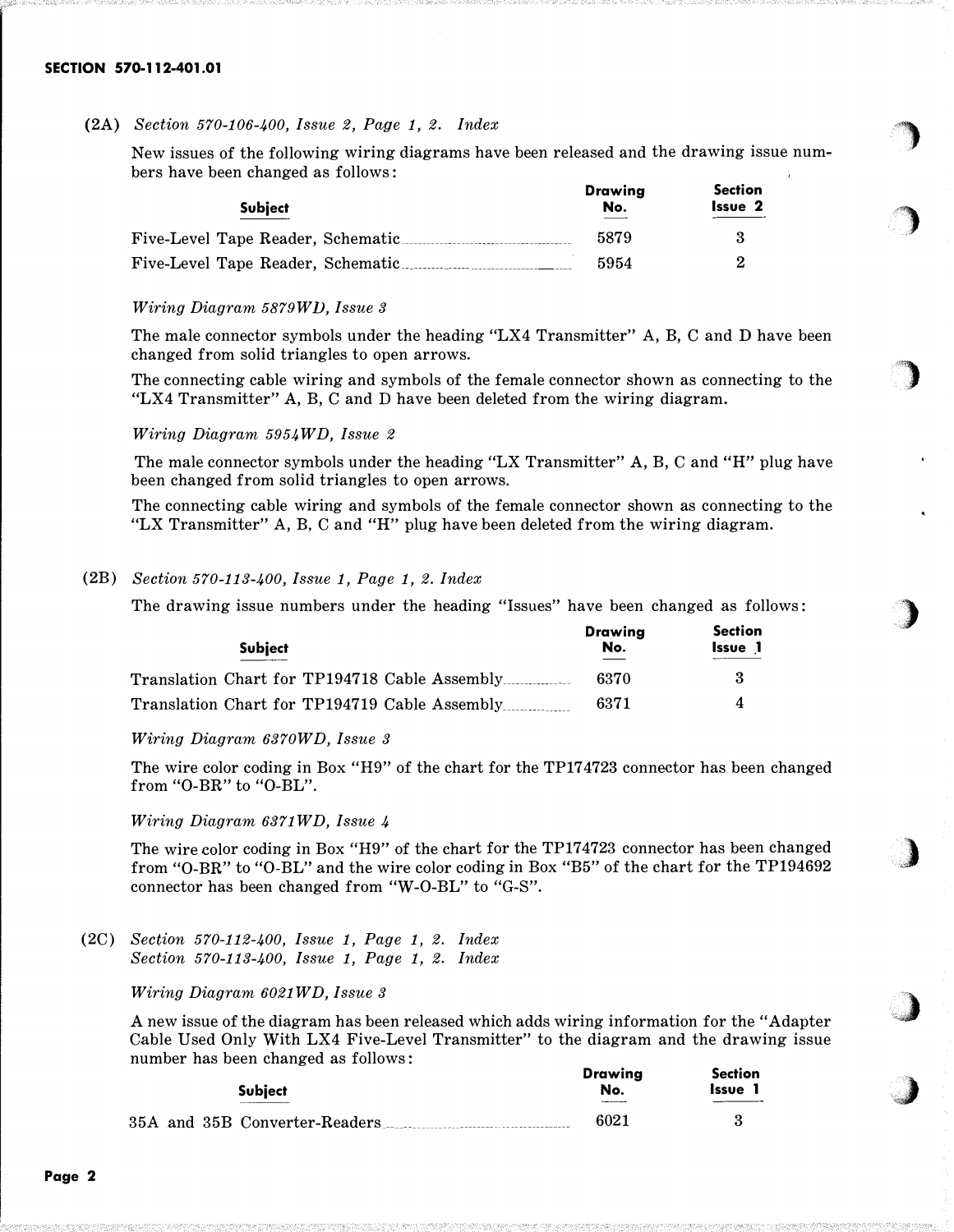## (2D) Section 570-112-401, Issue 1, Page 1, 2. lndex Section 570-113-401, Issue 1, Page 1, 2. Index

Wiring Diagram 6022WD, Issue 4

A new issue has been released which adds chart columns "FB" and "FA" for wiring of the TP161239 connector, TP161595 connector and the TP194741 cable. The drawing issue number under "Section Issues" has been changed as follows:

| Subject              | <b>Drawing</b> | <b>Section</b> |  |
|----------------------|----------------|----------------|--|
|                      | No.            | Issue 4        |  |
| VCL 283 and VCL 316. | 6022           |                |  |

IDENTIFICATION: See "CHANGE".

INTERCHANGEABILITY: Not affected.

CLASSIFICATION FOR APPARATUS FURNISHED BY TELETYPE: These changes are now in effect.

W.E.CO. STOCK OF OLD STYLE PARTS: Not affected.

APPLICATION TO APPARATUS IN THE FIELD: The new adjustment requirements should be used.

APPLICATION AT W.E.CO. DIST. HOUSE REPAIR SHOPS: All units shall have the new adjustment requirements applied.

AVAILABILITY: Not affected.

Attached:

 $\big($ 

 $\big($ 

 $\left($ 

 $\big($ 

 $\big($ 

t

 $\left($ 

Revised sheet.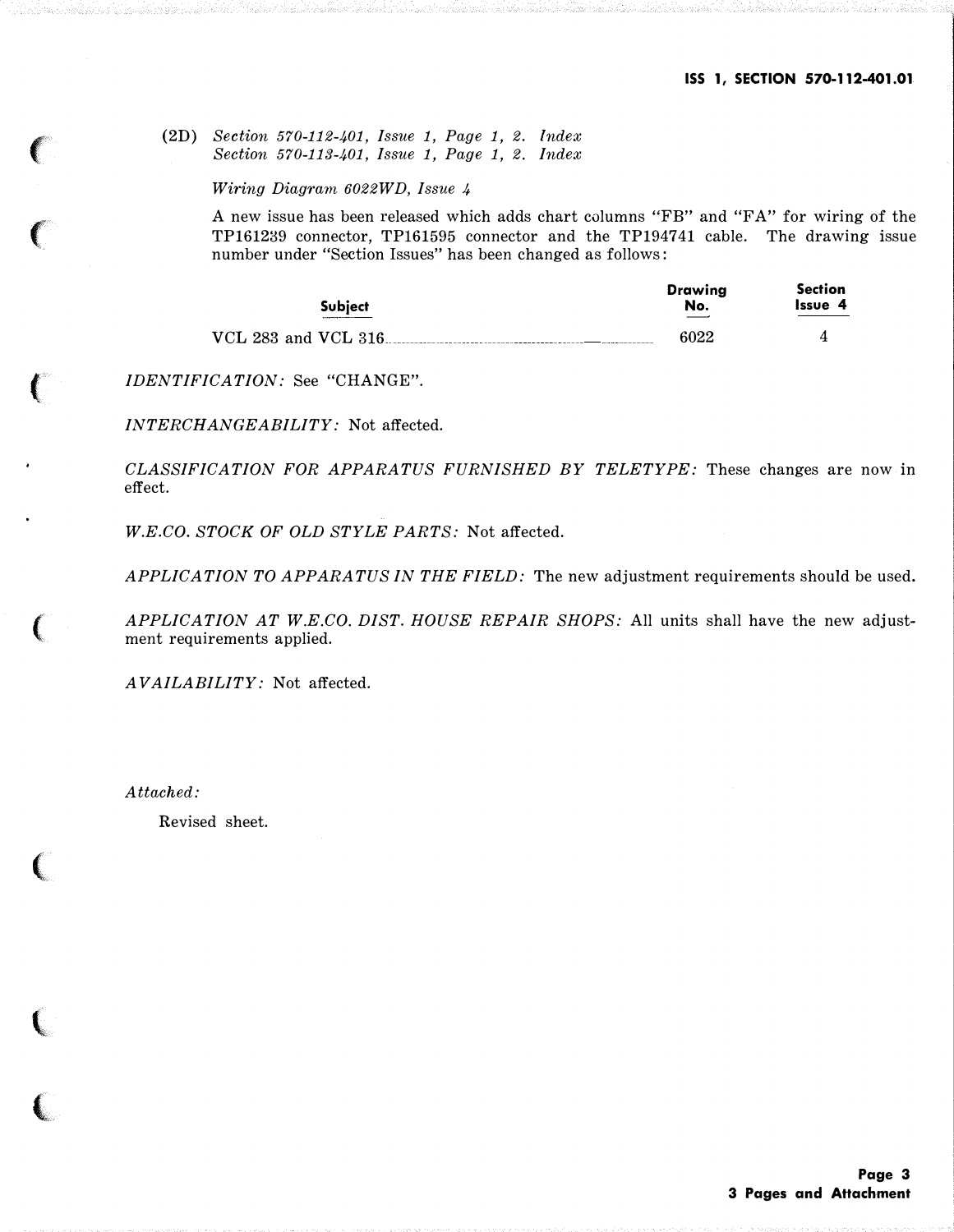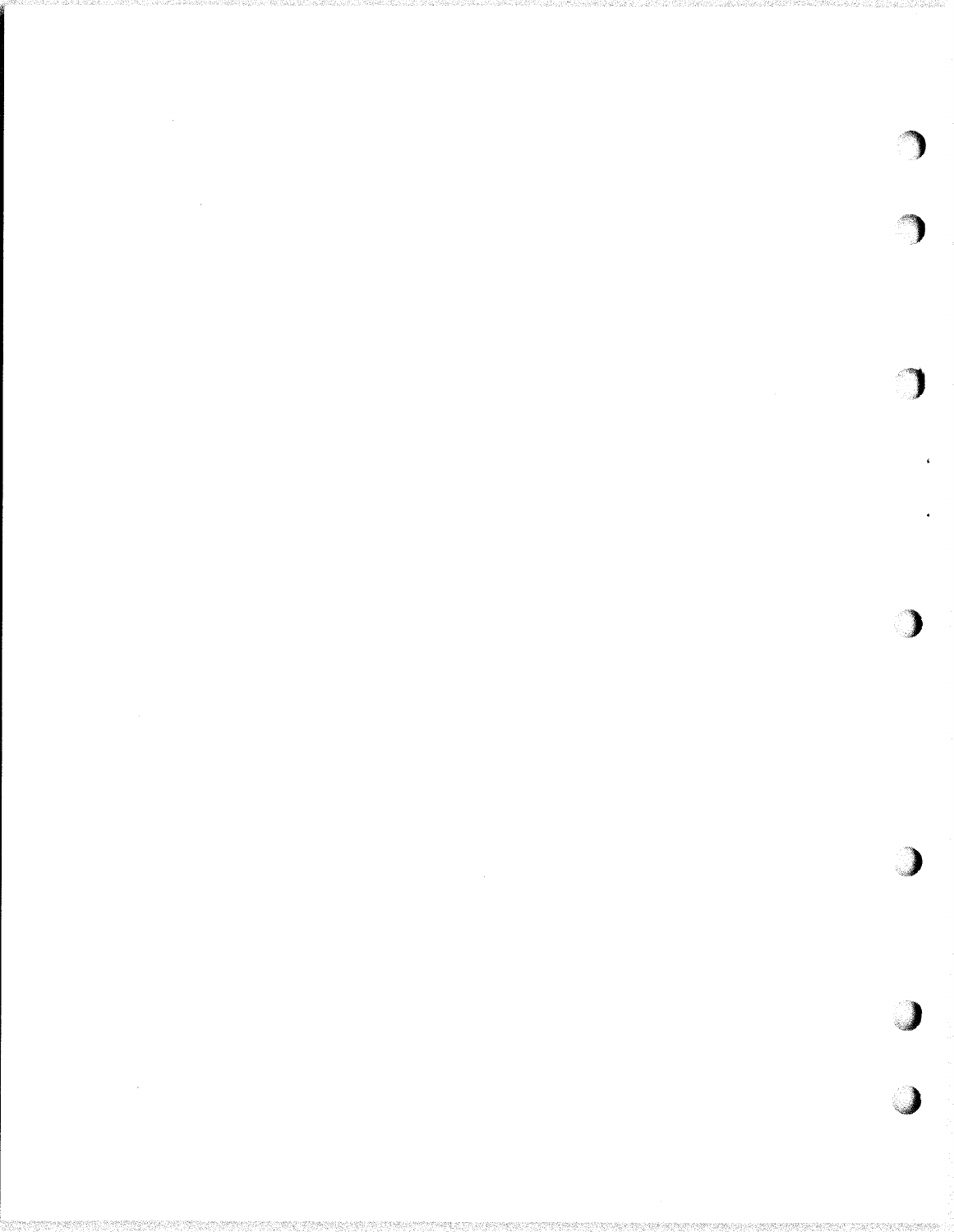# 6.19 GEAI NECIANISN

- (A) INTERMEDIATE SHAFT
	- REQUIREMENT

ONLY A PERCEPTIBLE AMOUNT OF BACKLASH BETWEEN THE MOTOR PINION AND INTERMEDIATE GEAR AT POINT WHERE BACKLASH IS LEAST.

TO AD�UST

LOOSEN THE TWO INTERMEDIATE GEAR BRACKET SCREWS AID POSITIOM INTERMEDIATE GEAR BRACKET.

MOTE: IN SOME CASES IT NAY BE NECESSARY TO LOOSEN THE MOTOR MOUNTING SCREWS AID POSITION THE MOTOR TO MEET THE REQUIREMENT.



(B) TAPE READER GEAR BACKLASH

## REQUIREMENT

ONLY A PERCEPTIBLE AMOUNT OF BACKLASH BETWEEN MAINSHAFT DRIVEN GEAR AND INTERMEDIATE DRIVING GEAR AT POINT WHERE BACKLASH IS LEAST.

TO ADJUST

LOOSEN THREE TAPE READER MOUNTING SCREWS AND POSITION TAPE READER.